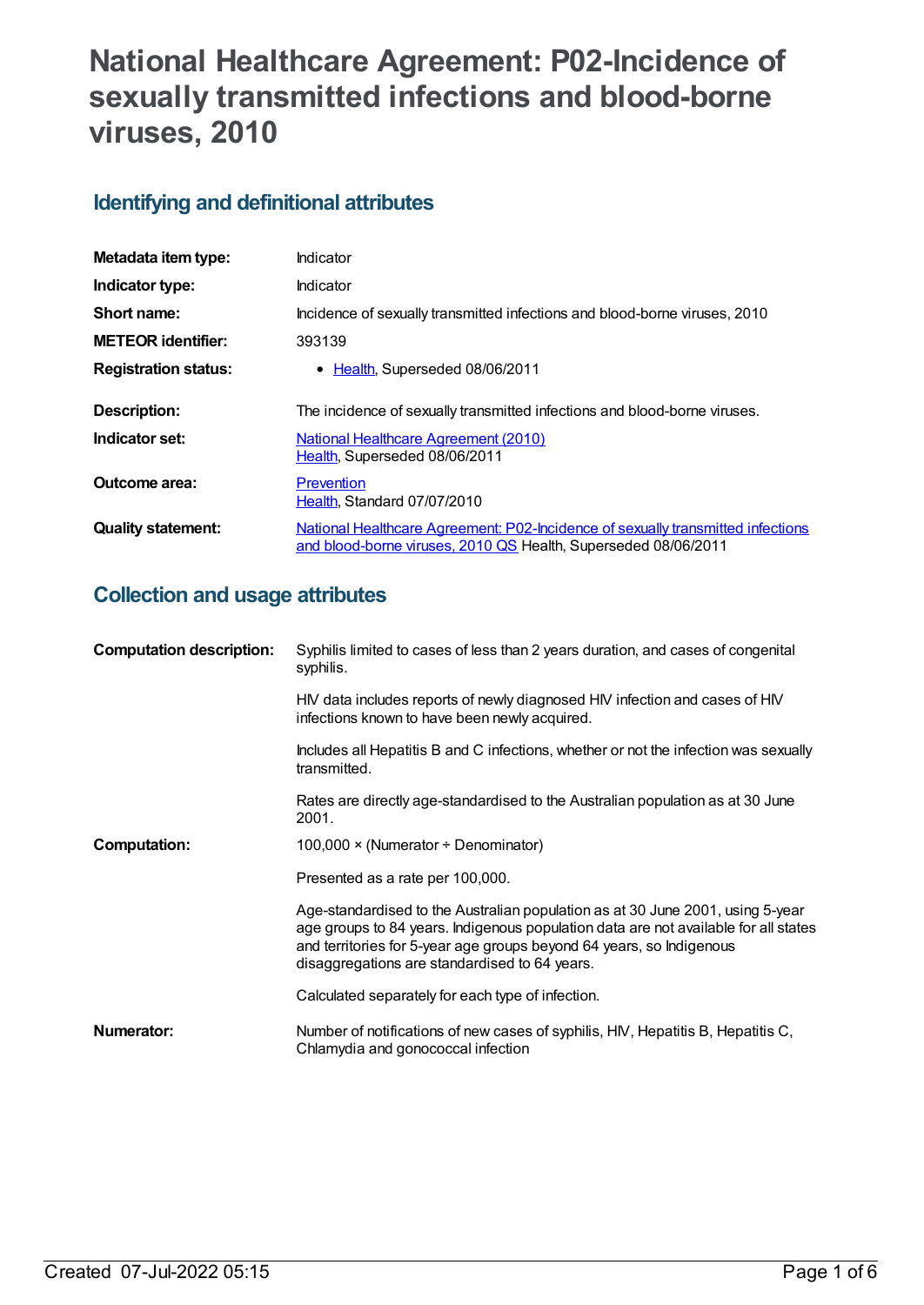| <b>Numerator data elements:</b> | Data Element / Data Set-                                                                          |
|---------------------------------|---------------------------------------------------------------------------------------------------|
|                                 | Data Element                                                                                      |
|                                 | Notifications of new cases of selected sexually transmitted disease and/or<br>blood-borne viruses |
|                                 | Data Source                                                                                       |
|                                 | National Notifiable Diseases Surveillance System (NNDSS)                                          |
|                                 | Guide for use                                                                                     |
|                                 | Data source type: Administrative by-product data                                                  |
|                                 | Data Element / Data Set-                                                                          |
|                                 | <b>Data Element</b>                                                                               |
|                                 | Notifications of new cases of selected sexually transmitted disease and/or<br>blood-borne viruses |
|                                 | <b>Data Source</b>                                                                                |
|                                 | <b>National HIV Register</b>                                                                      |
|                                 | Guide for use                                                                                     |
|                                 | Data source type: Administrative by-product data                                                  |
| Denominator:                    | Total population                                                                                  |
| Denominator data                | Data Element / Data Set-                                                                          |
| elements:                       | Data Element                                                                                      |
|                                 | Person-estimated resident population of Australia                                                 |
|                                 | Data Source                                                                                       |
|                                 | <b>ABS Estimated resident population (total population)</b>                                       |
|                                 | Guide for use                                                                                     |
|                                 | Data source type: Census-based plus administrative by-product data                                |
|                                 | Data Element / Data Set-                                                                          |
|                                 | Data Element                                                                                      |
|                                 | Person-estimated resident population of Australia                                                 |
|                                 | <b>Data Source</b>                                                                                |
|                                 | ABS Indigenous experimental estimates and projections (2001 Census-<br>based)                     |
|                                 | Guide for use                                                                                     |
|                                 | Data source type: Census-based plus administrative by-product data                                |
| <b>Disaggregation data</b>      | Data Element / Data Set-                                                                          |
| elements:                       | Data Element                                                                                      |
|                                 | Person-age                                                                                        |
|                                 | Data Source                                                                                       |
|                                 | <b>National Notifiable Diseases Surveillance System (NNDSS)</b>                                   |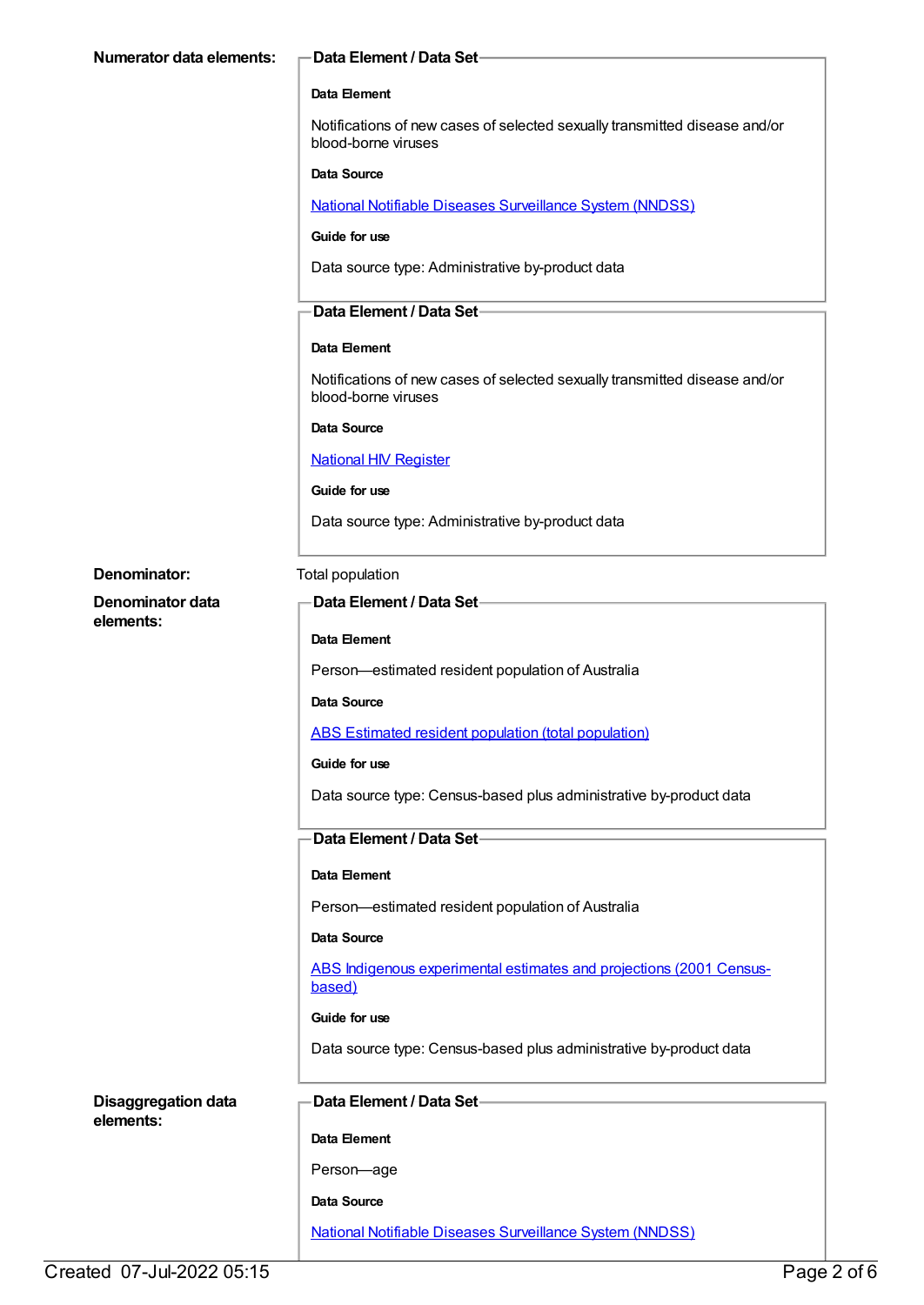#### **Guide for use**

Data source type: Administrative by-product data

#### **Data Element / Data Set**

#### **Data Element**

Person—area of usual residence

**Data Source**

National Notifiable Diseases [Surveillance](https://meteor.aihw.gov.au/content/393138) System (NNDSS)

#### **Guide for use**

Data source type: Administrative by-product data Used for disaggregation by state/territory, remoteness area and SEIFA of residence

#### **Data Element / Data Set**

**Data Element**

Person—Indigenous status

**Data Source**

National Notifiable Diseases [Surveillance](https://meteor.aihw.gov.au/content/393138) System (NNDSS)

**Guide for use**

Data source type: Administrative by-product data

#### **Data Element / Data Set**

#### **Data Element**

Person—sex

**Data Source**

National Notifiable Diseases [Surveillance](https://meteor.aihw.gov.au/content/393138) System (NNDSS)

**Guide for use**

Data source type: Administrative by-product data

#### **Data Element / Data Set**

#### **Data Element**

Person—age

**Data Source**

National HIV [Register](https://meteor.aihw.gov.au/content/396672)

#### **Guide for use**

Data source type: Administrative by-product data

#### **Data Element / Data Set**

#### **Data Element**

Person—area of usual residence

#### **Data Source**

**National HIV [Register](https://meteor.aihw.gov.au/content/396672)**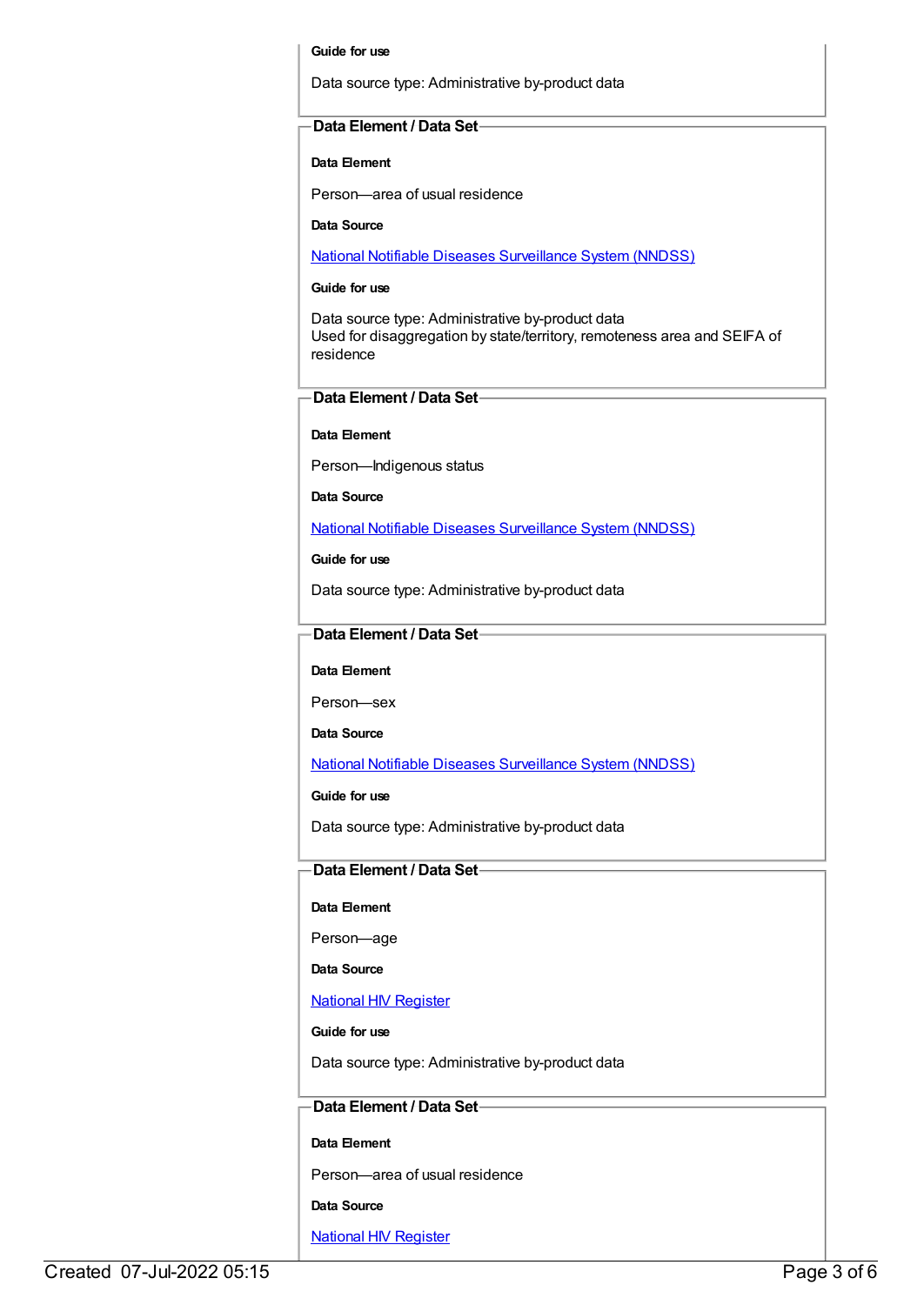#### **Guide for use**

Data source type: Administrative by-product data Used for disaggregation by state/territory, remoteness area and SEIFA of residence

#### **Data Element**

Person—Indigenous status

#### **Data Source**

National HIV [Register](https://meteor.aihw.gov.au/content/396672)

**Guide for use**

Data source type: Administrative by-product data

#### **Data Element / Data Set**

**Data Element**

Person—sex

**Data Source**

#### **National HIV [Register](https://meteor.aihw.gov.au/content/396672)**

**Guide for use**

Data source type: Administrative by-product data

**Comments:** Specified disaggregation: Nationally and by state/territory: by age group, sex, Indigenous status, remoteness area and SEIFA of residence.

> Available disaggregation: Nationally and by state/territory: by age group, sex, Indigenous status, remoteness area and SEIFA of residence.

Data for 2008-09 will be available at the end of 2009.

Most recent data available for 2010 CRC baseline report: 2008.

For data by Indigenous status: ABS Indigenous Experimental Estimates and Projections (Indigenous Population) Series B as at 30 June 2008.

For data by socioeconomic status: calculated using the ABS' Index of Relative Socioeconomic Disadvantage and Estimated Resident Population (ERP) by Statistical Local Area (SLA) as at 30 June 2008. Each SLA in Australia is ranked and divided into quintiles in a population-based manner, such that each quintile has approximately 20% of the population.

For data by remoteness: ABS ERP as at 30 June 2008, by remoteness areas, as specified in the Australian Standard Geographical Classification (ASGC).

### **Representational attributes**

| Rate    |
|---------|
| Real    |
| Person  |
| N[NN].N |
|         |

**Indicator conceptual framework**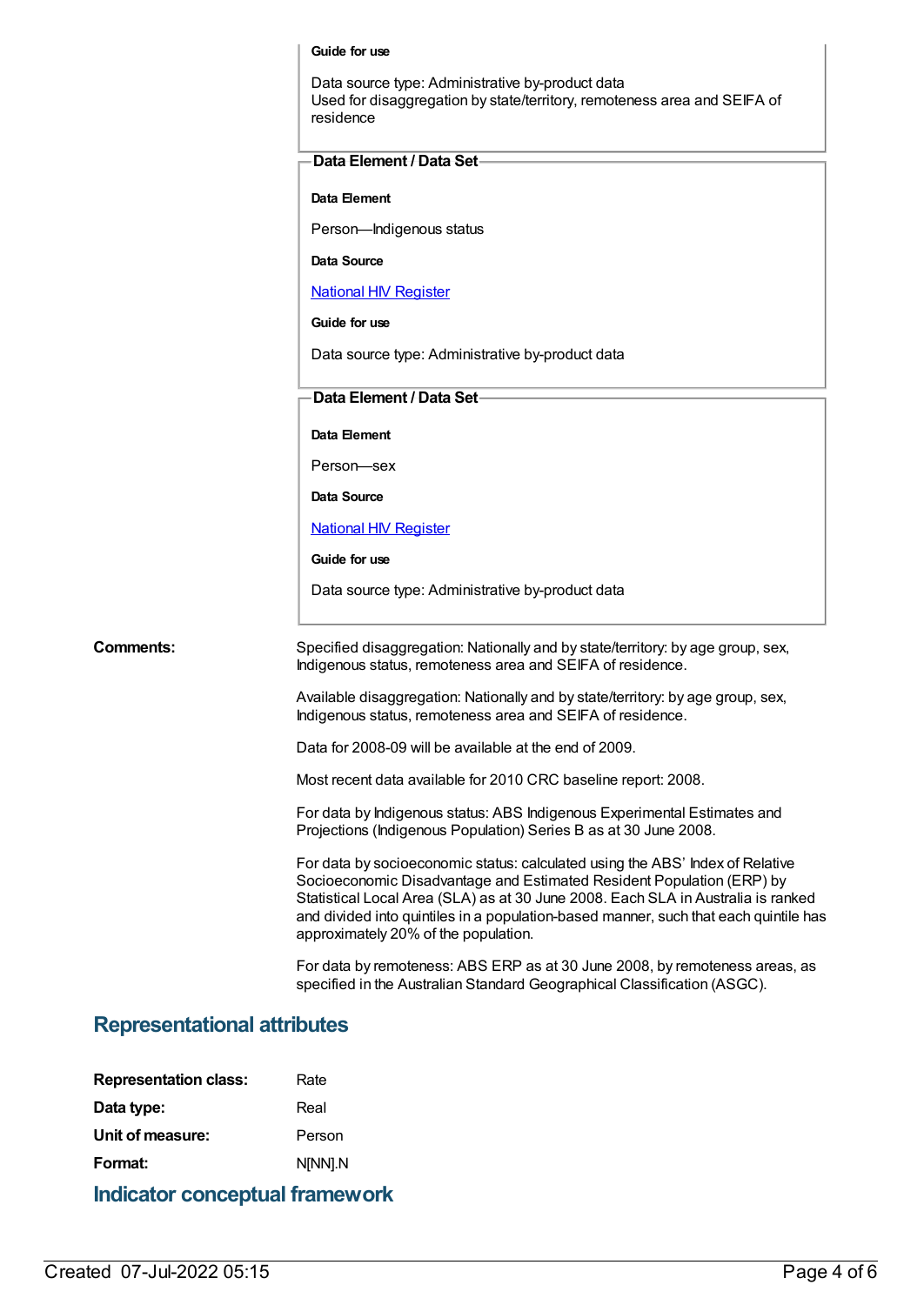## **Data source attributes**

| Data sources:                                          | Data Source                                                               |
|--------------------------------------------------------|---------------------------------------------------------------------------|
|                                                        | ABS Estimated resident population (total population)                      |
|                                                        | Frequency                                                                 |
|                                                        | Quarterly                                                                 |
|                                                        | <b>Quality statement</b>                                                  |
|                                                        | ABS Estimated resident population (total population), QS                  |
|                                                        | Data custodian                                                            |
|                                                        | <b>Australian Bureau of Statistics</b>                                    |
|                                                        | <b>Data Source</b>                                                        |
|                                                        | <b>National Notifiable Diseases Surveillance System (NNDSS)</b>           |
|                                                        | Frequency                                                                 |
|                                                        | Annual                                                                    |
|                                                        | Data custodian                                                            |
|                                                        | Australian Government Department of Health                                |
|                                                        | <b>Data Source</b>                                                        |
|                                                        | ABS Indigenous experimental estimates and projections (2001 Census-based) |
|                                                        | Frequency                                                                 |
|                                                        | Periodic                                                                  |
|                                                        | <b>Quality statement</b>                                                  |
|                                                        | ABS Indigenous experimental estimates and projections, QS                 |
|                                                        | Data custodian                                                            |
|                                                        | <b>Australian Bureau of Statistics</b>                                    |
|                                                        | <b>Data Source</b>                                                        |
|                                                        | <b>National HIV Register</b>                                              |
|                                                        | Frequency                                                                 |
|                                                        | Annual                                                                    |
|                                                        | Data custodian                                                            |
|                                                        | The Kirby Institute for infection and immunity in society                 |
| <b>Accountability attributes</b>                       |                                                                           |
| <b>Reporting requirements:</b>                         | National Healthcare Agreement                                             |
| <b>Organisation responsible</b><br>for providing data: | Department of Health and Ageing                                           |
| Further data development / Specification: Long-term    |                                                                           |

**collection required:** Specification: Long-term Improvement in the quality of Indigenous identification in notification data in the National Notifiable Diseases Surveillance System (NNDSS).